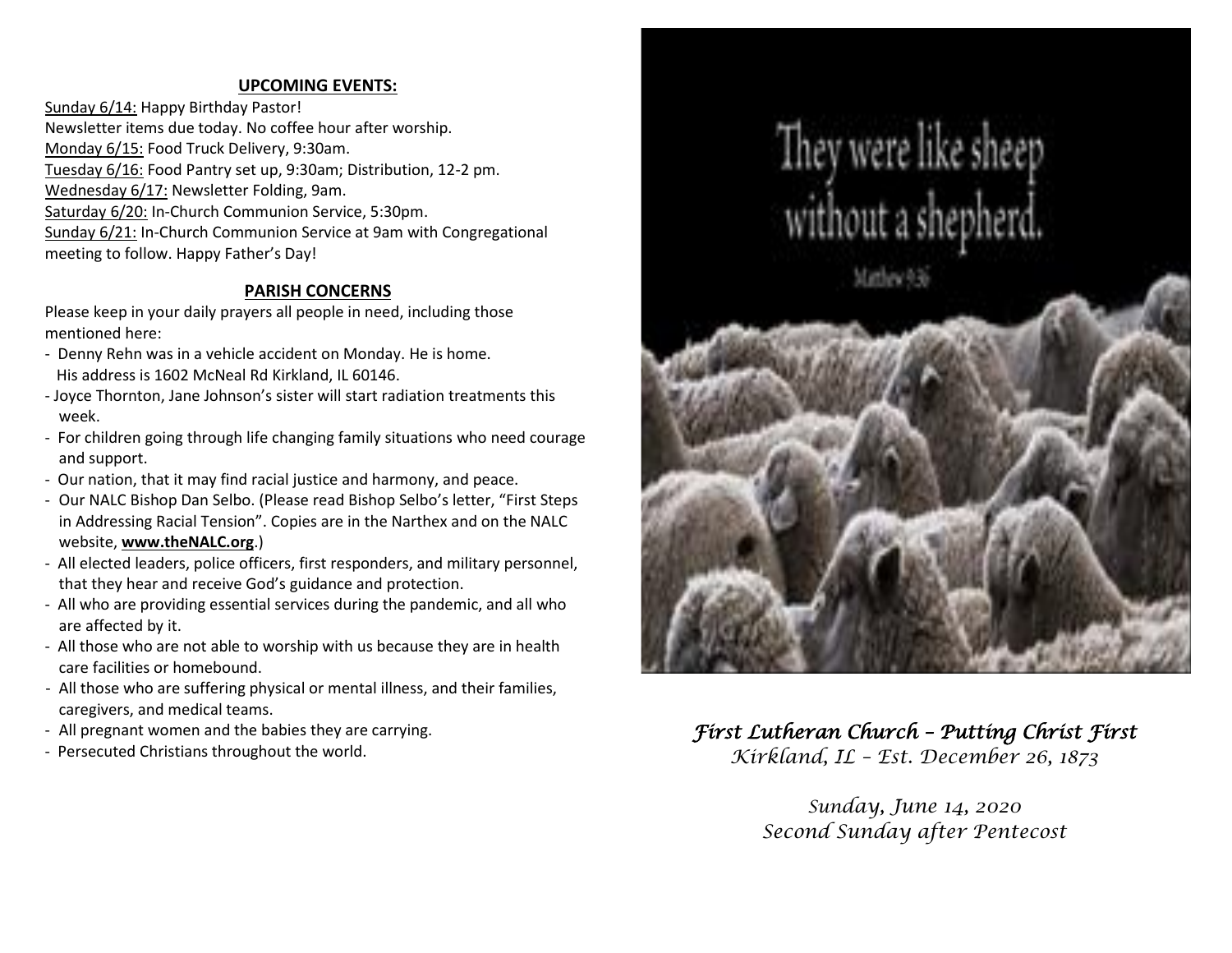# *First Lutheran Church – Putting Christ First*

**Second Sunday after Pentecost – June 14, 2020**

WELCOME! We hope that this service will be a blessing to you. LBW – green hymnal \* Please stand as you are able.

| Prelude                                        |                             |
|------------------------------------------------|-----------------------------|
| <b>Welcome and Announcements</b>               |                             |
| Order of Service                               |                             |
| *Brief Order for Public Confession             | P. 77                       |
| *Sharing of Peace                              |                             |
| *Opening Hymn: "Joyful, Joyful, We Adore Thee" | <b>LBW 551</b>              |
| *Apostolic Greeting and Kyrie                  | P. 78                       |
| *Glory to God in the Highest                   | P.80                        |
| *Prayer of the Day                             |                             |
| Children's Sermon                              |                             |
| <b>First Reading</b>                           | Exodus 19:2-8               |
| Psalm 100 (Read responsively by half verse))   | P. 263                      |
| Second Reading                                 | Romans 5:6-15               |
| *Alleluia                                      | P. 83                       |
| *Gospel                                        | Matthew 9:35-10:7; 10:16-20 |

# Sermon: **"WHAT SHALL WE SAY?"** - Gospel

| *Hymn of the Day: "Hark, the Voice of Jesus Calling" | <b>LBW 381</b> |
|------------------------------------------------------|----------------|
| *Apostles' Creed                                     | P.85           |
| Offering                                             |                |
| *Create in Me A Clean Heart                          | P.96           |
| Prayers of the Church                                | P. 97          |
| *Lord's Prayer                                       | P. 97          |
| *Closing Hymn: "Sent Forth by God's Blessing"        | <b>LBW 221</b> |
| *Benediction                                         |                |
| *Threefold Amen                                      |                |
| *Pastor: Go in Peace, Serve the Lord!                |                |
| *Congregation: Thanks be to God!                     |                |
| .                                                    |                |





### **CONGREGATIONAL MEETING:**

A Congregational meeting will be held right after church on Sunday, June 21, to consider a revised budget for 2020. A proposed revision, taking into account the postponement of Pastor & Nancy Rasmussen's retirement, will be presented.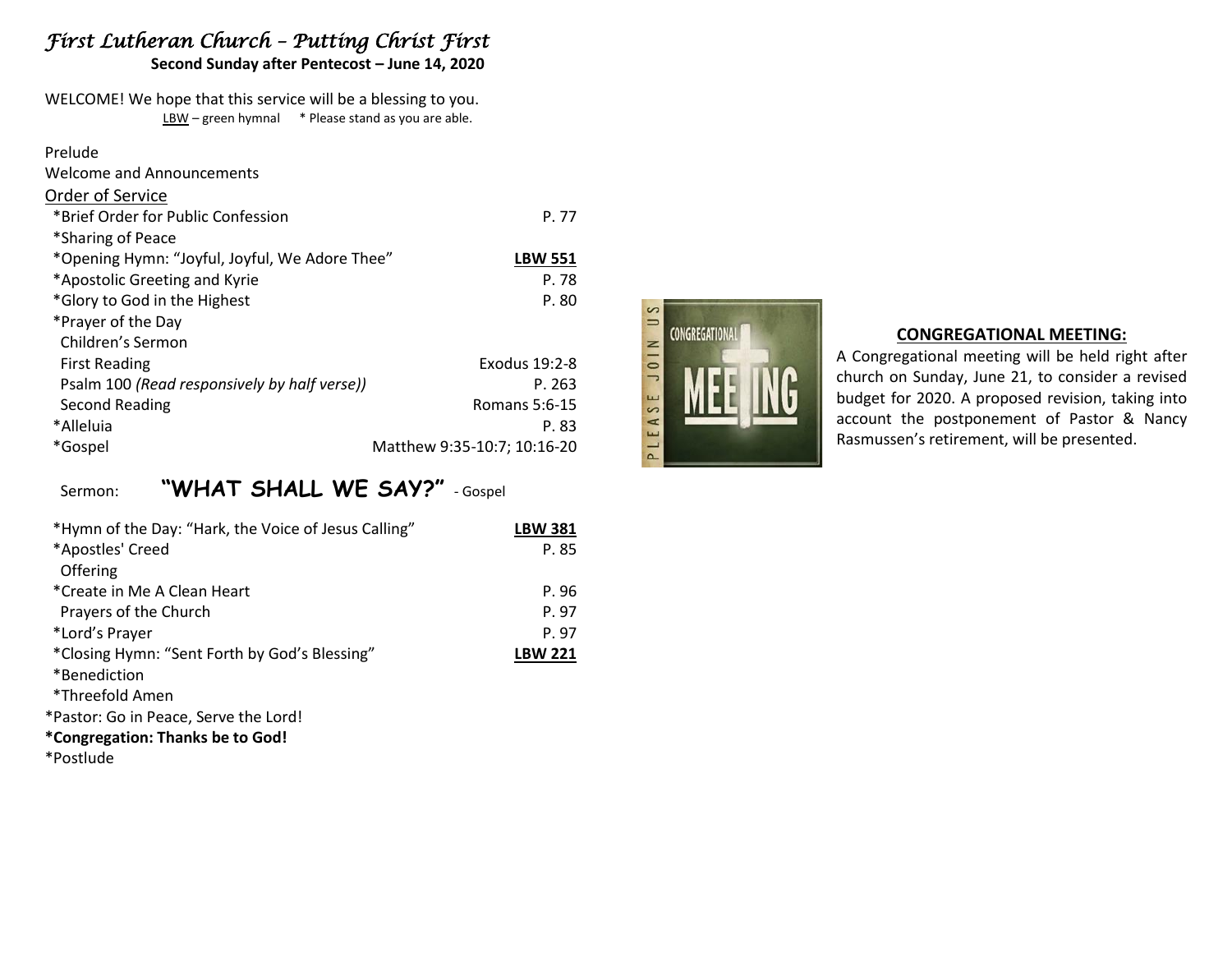#### **Prayers of the Church**

## **For Unity and Peace in the Church**

Holy Three-in-One, bring unity and peace to your Church throughout the world. Where there is discord among us, help us to work for reconciliation. Create in the larger Christian family, and this congregation, a climate of unity and peace, that our fellowship with one another may be grounded in your Son, Jesus Christ. Lord in your mercy. Hear our prayer.

## **For Those in the Midst of Transitions**

Holy One-in-Three, in the midst of all the changes of this world, you are the One who is eternal. Your Son Jesus Christ is the same yesterday, today, and tomorrow. As the world continues to struggle with disease, strife, and hunger, grant us a deeper faith in you. Keep us alert for your coming among us once again on the last day. Lord in your mercy. Hear our prayer.

### **For Hearing the Shepherd's Voice**

Shepherding God, you know us by name and you protect us in all things. Give us ears to hear the voice of the Good Shepherd, Jesus, calling us to follow him in obedience, trust, and joy. Lord in your mercy. Hear our prayer.

### **For Patience and Hope**

God of compassion, in times of weeping and mourning, when we are ill or suffering, we wait upon your mercy, trusting that you will never forget us. Give hope to all who wait in patience and faith [especially …]. Be with them in their time of need, and remind them of your promise, that neither height or depth, death or life, nor anything else in all of creation, will be able to separate us from your love in Christ Jesus. Lord, in your mercy. Hear our prayer.